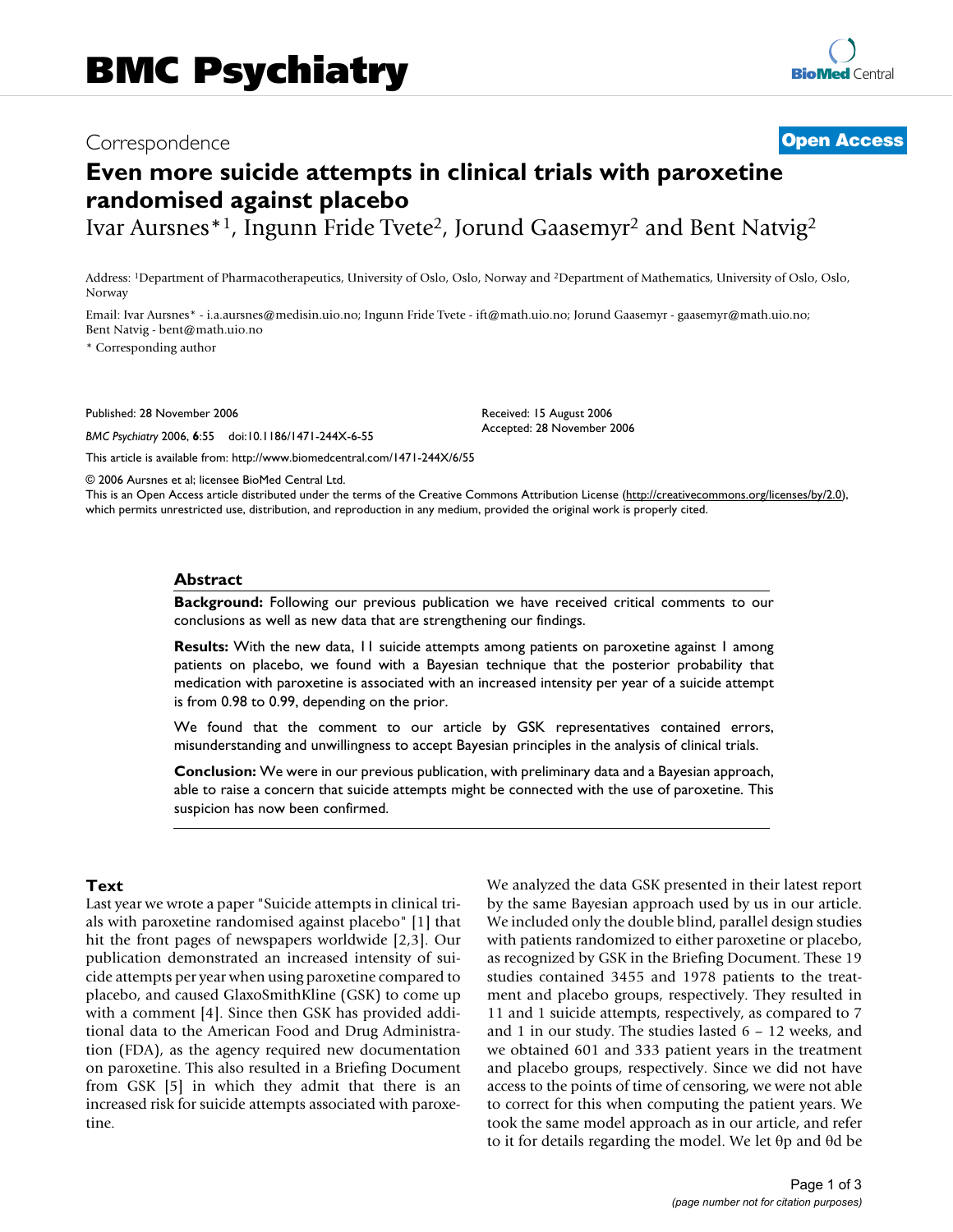the mean number, or intensity, per year of a suicide attempt for a random patient in the 19 studies in the placebo and treatment group, respectively. We performed simulations by making 80000 random draws of θp and θd, from their independent posterior distributions. We computed the logarithms of the ratios θd/θp, and constructed posterior probability density plots by applying a standard density estimation technique to these 80000 numbers. (The logarithm was introduced to avoid an unwelcome feature of the density estimation method). Note that the logarithm of the ratio  $\theta d/\theta p$  is greater than zero whenever θd is greater than θp. Hence, we calculated the probabilities that medication with paroxetine is associated with an increased intensity of a suicide attempt per year as the proportions of logarithmic ratios greater than zero in the samples. We applied three different prior assumptions based on earlier work by others, as described in the article. We chose to express the pessimistic view as equivalent to observing 0.86 events with paroxetine during 50 patient years and 0.43 with placebo during 50 patient years, adding up to 1.29 attempts per 100 patient years, which is similar to the observed average value for paroxetine and placebo taken together. We based the calculations on a total of only 100 patient years in the prior, compared to 934 patient years in the real data, in order to increase the importance of the real data over the prior information. For the slightly optimistic and slightly pessimistic priors we assigned the numbers of suicidal patients on paroxetine and placebo per 50 patient years to be respectively 0.58 and 0.71 and vice versa. We found that the posterior probability that medication with paroxetine is associated with an increased intensity per year of a suicide attempt is 0.99 with the pessimistic prior, 0.98 with the slightly optimistic prior and 0.99 with the slightly pessimistic prior. Hence, we can be at least 98 % sure that paroxetine increases suicide attempts. This is stronger evidence than the p value equal to 0.058 given in the Briefing Document [5]. The corresponding prior probabilities were respectively 0.70, 0.44 and 0.56. See figures 1 and 2 for illustrations.

In addition to calling into question the statistical method applied, the authors of the GSK comment denied our findings by disputing the selection of data. They state that "analysis was based solely on early data submitted to regulatory authorities in 1989. The studies analyzed included only 916 paroxetine-treated patients. Today we have data from more than 13,000 adult patients treated with paroxetine in well-controlled clinical trials." Interestingly, GSK has now in the Briefing Document reduced the corresponding number to 3455 and also admitted that they previously had several patients with a history of suicide attempts from an earlier trial placed in the treatment and placebo groups. With such a case history these patients were more likely to attempt suicide again. They should





**Prior intensity of suicide attempt**. Distributions of three different prior (see text) logarithmic intensity ratios  $\log(\theta_{\text{drue}})$  $\theta_{\text{placebo}}$ ) (logarithmic intensity of a suicide attempt on drug minus logarithmic intensity of a suicide attempt on placebo).

obviously not have been included since they blurred the results. This can be described as 'data-drowning', and is at least poor methodology.

One item in the comment by GSK concerns two cases that they believe we had misplaced. One patient (no 1.12.037) was claimed to show only suicidal ideation but has by GSK in the Briefing Document been re-classified to represent a suicide attempt. The other patient (no 04.02.056)



#### **Figure 2**

.

**Posterior intensity of suicide attempt**. Distributions of posterior logarithmic intensity ratios  $log(\theta_{\text{drug}}/\theta_{\text{placebo}})$  with three different priors.